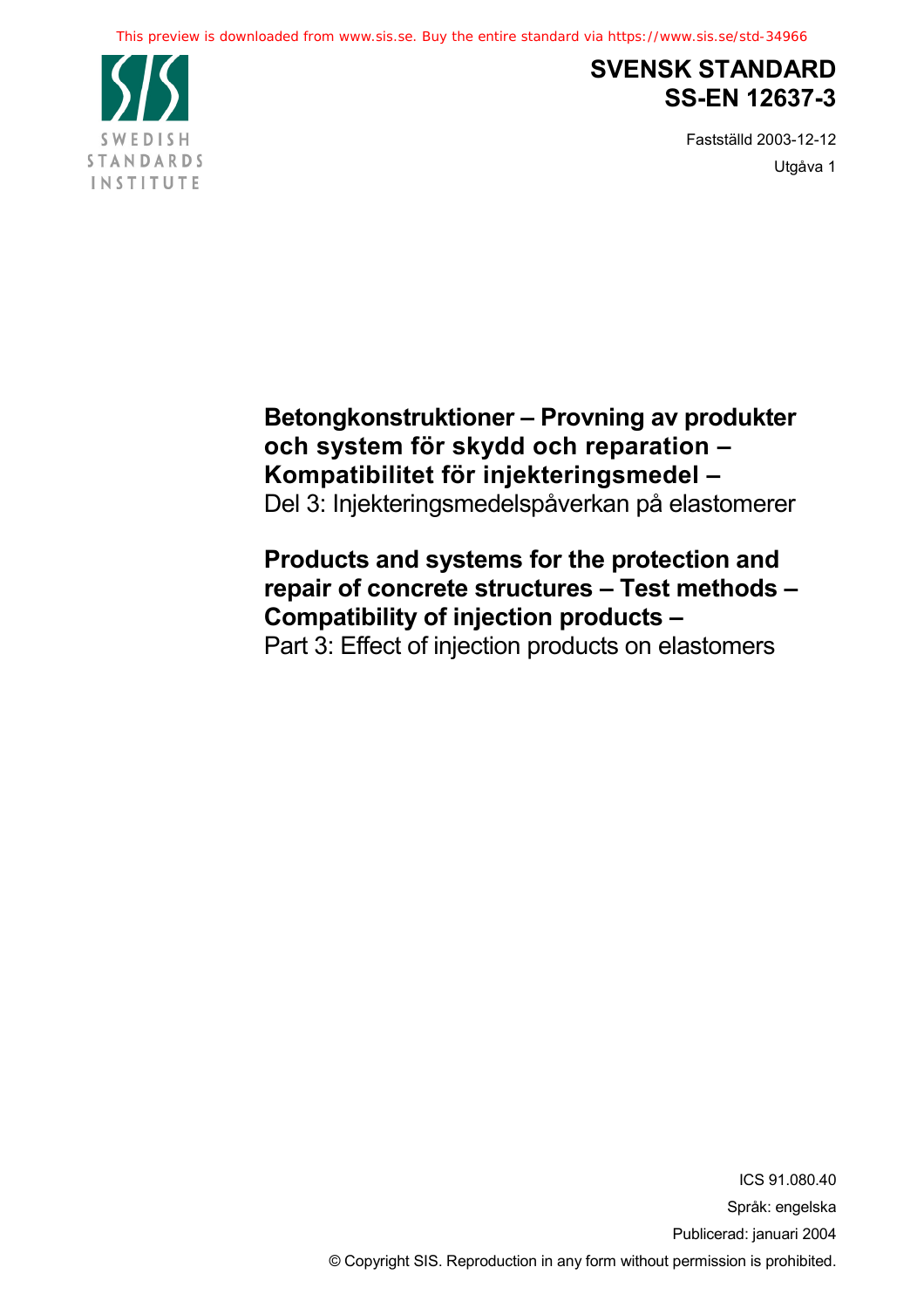Europastandarden EN 12637-3:2003 gäller som svensk standard. Detta dokument innehåller den officiella engelska versionen av EN 12637-3:2003.

The European Standard EN 12637-3:2003 has the status of a Swedish Standard. This document contains the official English version of EN 12637-3:2003.

Dokumentet består av 9 sidor.

Upplysningar om **sakinnehållet** i standarden lämnas av SIS, Swedish Standards Institute, tel 08 - 555 520 00.

Standarder kan beställas hos SIS Förlag AB som även lämnar **allmänna upplysningar** om svensk och utländsk standard. *Postadress*: SIS Förlag AB, 118 80 STOCKHOLM *Telefon*: 08 - 555 523 10. *Telefax*: 08 - 555 523 11 *E-post*: sis.sales@sis.se. *Internet*: www.sis.se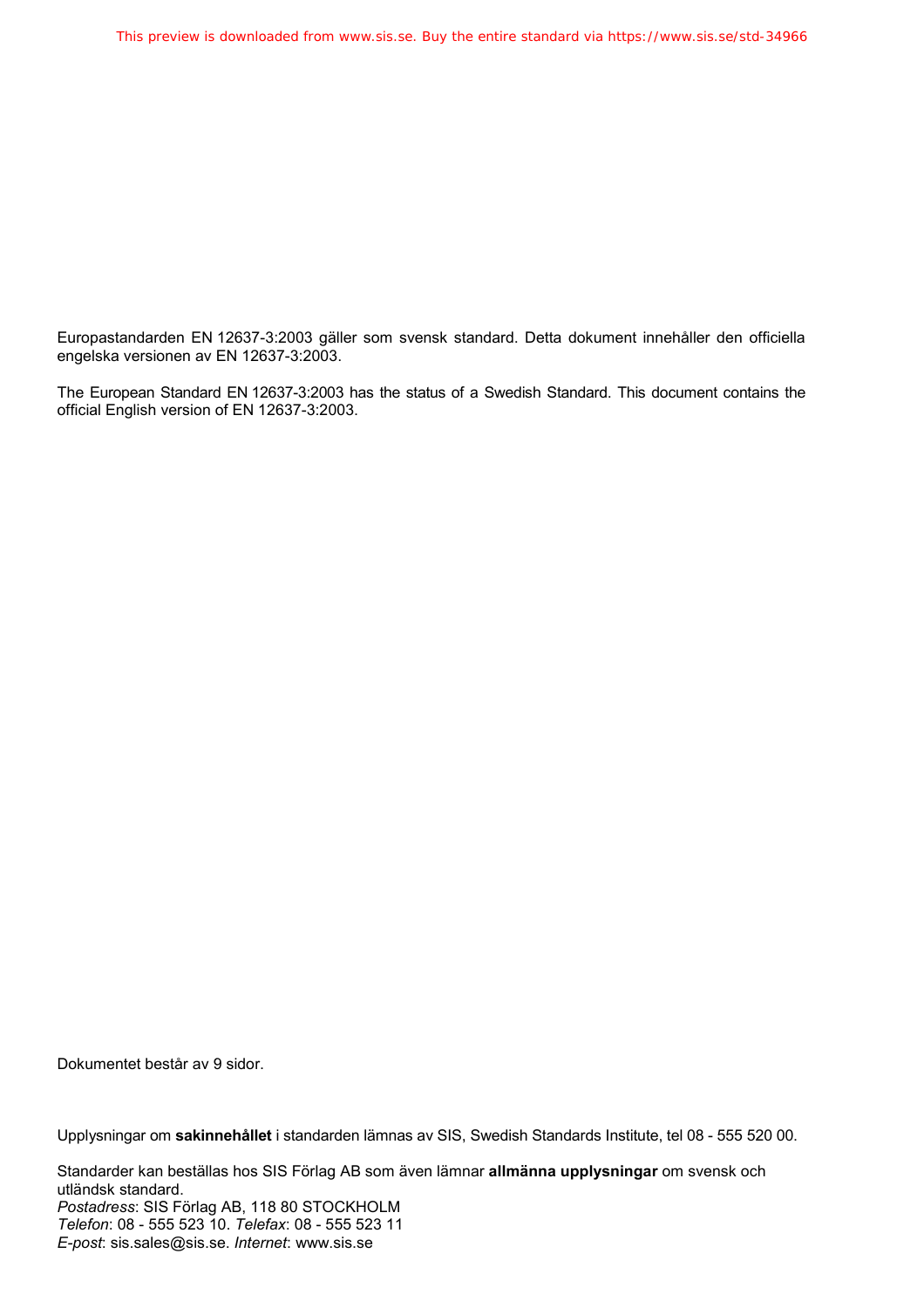# EUROPEAN STANDARD NORME EUROPÉENNE EUROPÄISCHE NORM

# **EN 12637-3**

December 2003

ICS 91.080.40

English version

### Products and systems for the protection and repair of concrete structures - Test methods - Compatibility of injection products - Part 3: Effect of injection products on elastomers

Produits et systèmes de protection et de réparation de structures en béton - Méthodes d'essai - Compatibilité des produits d'injection - Partie 3: Effet des produits d'injection sur les élastomères

Produkte und Systeme für den Schutz und die Instandsetzung von Betontragwerken - Prüfverfahren - Verträglichkeit von Rissfüllstoffen - Teil 3: Einwirkung von Rissfüllstoffen aus Kunststoff im Beton

This European Standard was approved by CEN on 1 September 2003.

CEN members are bound to comply with the CEN/CENELEC Internal Regulations which stipulate the conditions for giving this European Standard the status of a national standard without any alteration. Up-to-date lists and bibliographical references concerning such national standards may be obtained on application to the Management Centre or to any CEN member.

This European Standard exists in three official versions (English, French, German). A version in any other language made by translation under the responsibility of a CEN member into its own language and notified to the Management Centre has the same status as the official versions.

CEN members are the national standards bodies of Austria, Belgium, Czech Republic, Denmark, Finland, France, Germany, Greece, Hungary, Iceland, Ireland, Italy, Luxembourg, Malta, Netherlands, Norway, Portugal, Slovakia, Spain, Sweden, Switzerland and United Kingdom.



EUROPEAN COMMITTEE FOR STANDARDIZATION COMITÉ EUROPÉEN DE NORMALISATION EUROPÄISCHES KOMITEE FÜR NORMUNG

**Management Centre: rue de Stassart, 36 B-1050 Brussels**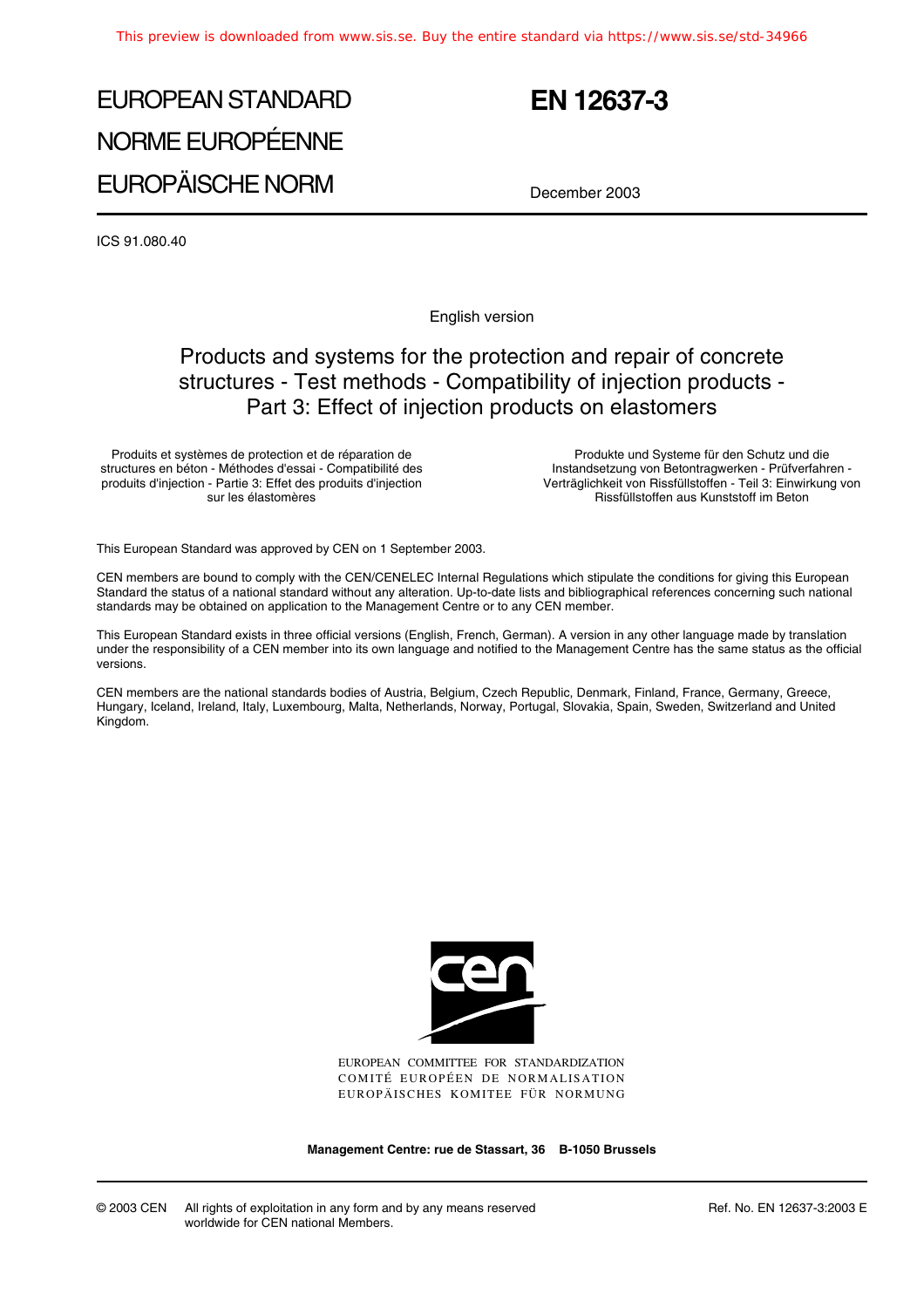### **Contents**

|                               | page |  |
|-------------------------------|------|--|
|                               |      |  |
| 1                             |      |  |
| $\mathbf{c}$                  |      |  |
| 3                             |      |  |
| 4                             |      |  |
| 5                             |      |  |
| 6<br>6.1<br>6.2<br>6.3<br>6.4 |      |  |
|                               |      |  |
| 8<br>8.1<br>8.2<br>8.3        |      |  |
| 9                             |      |  |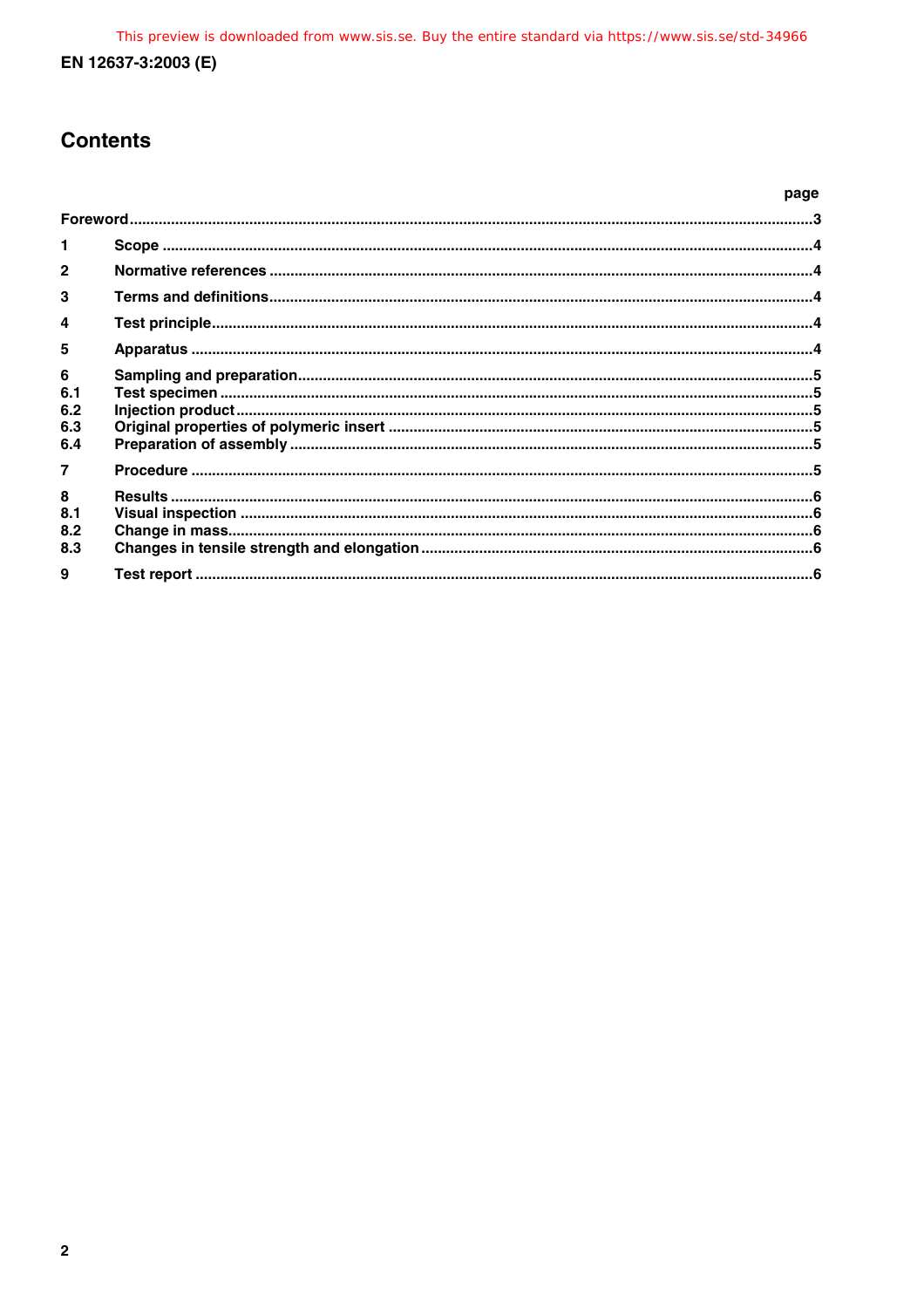### **Foreword**

This document (EN 12637-3:2003) has been prepared by Technical Committee CEN/TC 104, "Concrete and related products", the Secretariat of which is held by DIN.

This document has been prepared by Sub-Committee 8 "Products and systems for the protection and repair of concrete structures" (Secretariat AFNOR).

This European Standard shall be given the status of a national standard, either by publication of an identical text or by endorsement, at the latest by June 2004, and conflicting national standards shall be withdrawn at the latest by June 2004.

According to the CEN/CENELEC Internal Regulations, the national standards organizations of the following countries are bound to implement this European Standard: Austria, Belgium, Czech Republic, Denmark, Finland, France, Germany, Greece, Hungary, Iceland, Ireland, Italy, Luxembourg, Malta, Netherlands, Norway, Portugal, Slovakia, Spain, Sweden, Switzerland and the United Kingdom.